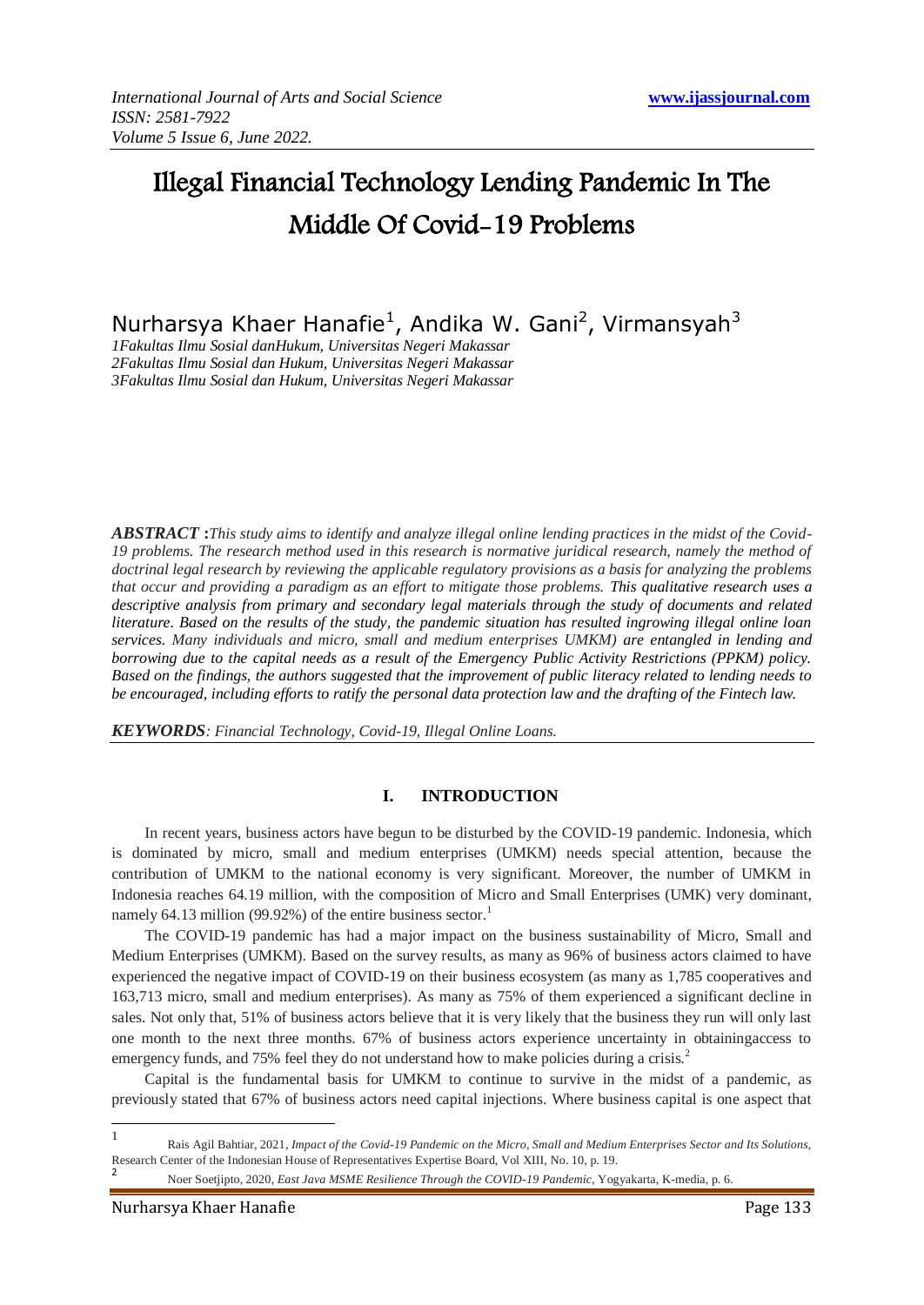must exist in entrepreneurship, in addition to other aspects that are no less important such as human resources, technology, economics, as well as organization and legality.<sup>3</sup>

The decline in income even some UMKM business actors have gone out of business after the government issued an official policy for people to work from home, close public services, and require people to use social distancing, to be precise, in mid-May 2020, PSBB (Large-Scale Social Restrictions) was implemented. which then makes the condition of MSMEs and micro and small business actors in various regions and remote areas paralyzed due to PSBB, and fines and criminal sanctions for those who violate.

Consequently, MSMEs that are in a crisis condition will try to survive even though they are faced with very unfavorable situations and choices. The need for capital as the basis for re-moving the wheels of the economy is a determinant of whether a business can run or not, capital and cash flow play an important role for business growth and sustainability, especially in the midst of a pandemic, the existence of capital is a breather for business people, cash flow movements MSMEs slowed down both in terms of production, distribution, and sales. In a state of urgency, many business actors, both individuals and SMEs, use online loan services to be able to survive in the midst of the pandemic. This study aims to identify and analyze illegal online lending practices in the midst of the Covid-19 that may present challenges for UMKM.

B. Technology-based lending and borrowing services

Technology-based lending and borrowing services have been regulated in the Financial Services Authority (OJK) regulation No. 77/2016 regarding technology-based lending and borrowing, since the regulation was published on December 28, 2016 the number of P2P Lending companies has been increasing. The development of fintech P2P lending over the past few years has been very significant, the interest and service users from both lenders and loan seekers are very large.<sup>4</sup>

The existence of fintech lending in providing wider and affordable, fast, easy financing, especially without significant collateral such as banks or other financial institutions, is an alternative for UMKM to make capital loans. In the midst of a pandemic that hit many UMKM experiencing an economic crisis including a lack of capital, forcing business actors to find solutions to their problems, one of which is through online loans. With the convenience offered and the disbursement process that only takes a short time, online lending practices are used as an alternative to solving economic problems during the pandemic. However, with the ease of access offered, business actors do not consider the impact of online loans and what the legal risks are. Ironically, during a pandemic like today, illegal online loans are getting more massive, like a pandemic (financial pandemic).

The financial difficulties experienced by UMKM have become targets for illegal online loans to provide offers easily, where business actors are interested in the offer and are considered capable of providing a way out, because of the urgent need so that the majority do not consider the rationality and legality of online lending institutions. the. The crisis has become a momentum for illegal online loans to reap profits due to the economic difficulties suffered by the people.

Based on data from the Ministry of Communication and Information, from January to 18 June 2021, 447 illegal online loans have been handled or blocked, 191 of which are file sharing, followed by 105 applications, 76 social media, and 75 websites. -people who take advantage of the current pandemic situation. In line with reports from the account complaint site owned by the Ministry of Communication and Information, namely Cekrekening.id in the Cekrekening.id statistics it is stated that in June 2020 the number of account complaint reports only amounted to 194 accounts, but in May 2021 it increased dramatically to 2,403 accounts.<sup>5</sup> Based on the data above, it shows that after a year of the pandemic, people are increasingly in need of loan funds, and online loans are a solution option for the community.

Referring to the data above, that the increase in the use of online loan services is getting higher, like a snowball getting bigger and bigger. The urgent need for capital breeds illegal online loans to continue working.

 $\frac{1}{3}$ Sari Juliasti, 2009, Smart to Get and Manage Business Capital, Jakarta, PT. Persero, p. 4. 4

Dhiya Tsuroyya and Muzayyanah, 2019, Analysis of Musyarakah Implementation in Sharia Financial Technology Peer To Peer Lending Services in Indonesia (Study of PT Syarfi Financial Technology), No.2, p. 34.

<sup>5</sup> Plt. Director of Information Application Control of the Ministry of Communication and Informatics, Teguh Arifyadi During a Webinar *Combating Illegal Online Loans and Strengthening the Reputation of Fintech Lending*, 2021.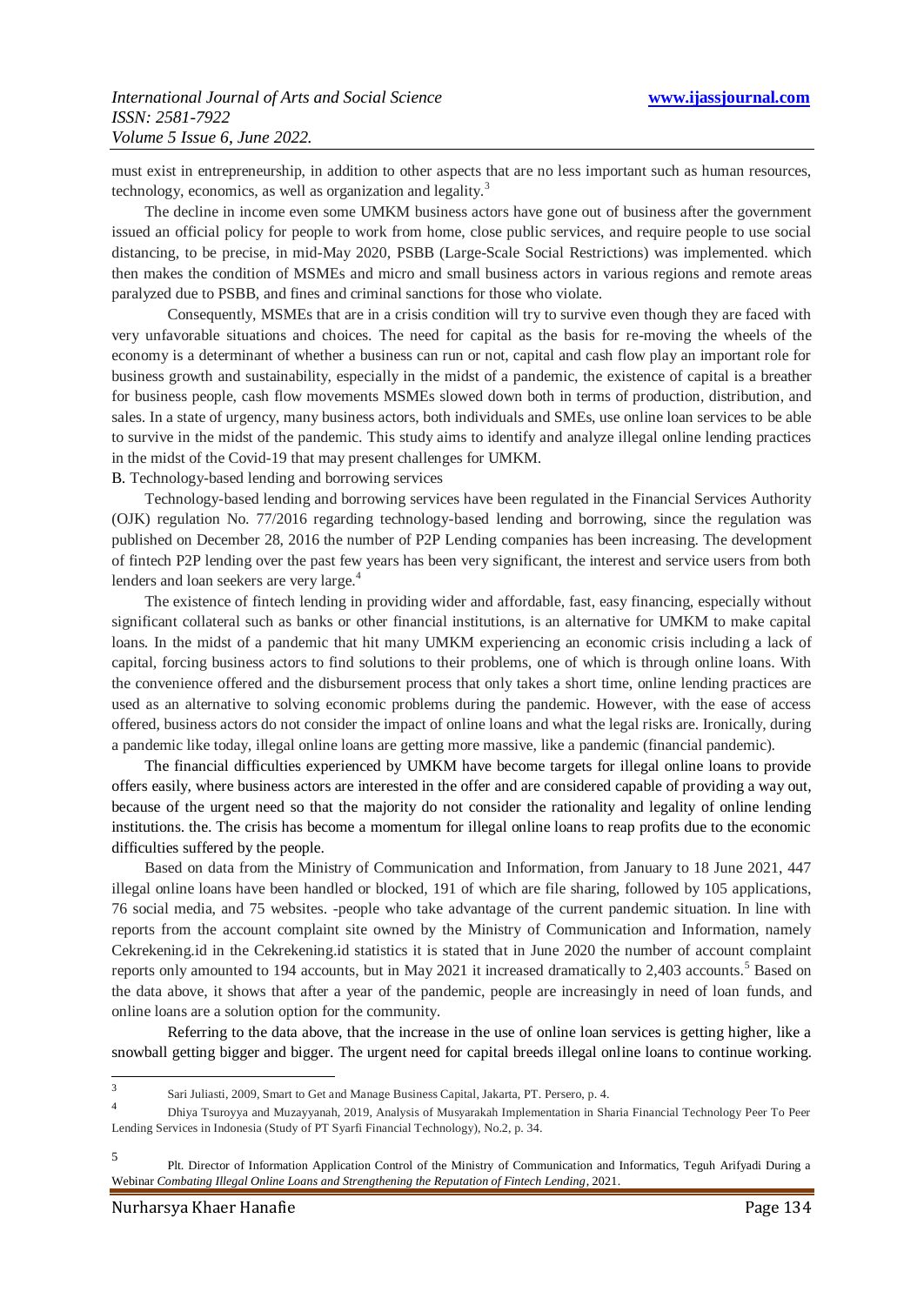The humanitarian side that began to be eroded during the pandemic due to illegal online loans which turned into an online loan pandemic like COVID-19 for people who at any time could infect people, both individuals and MSMEs who were slumped by the ferocity of COVID-19.

# **II. METHOD**

This research uses normative juridical research as method. The method is doctrinal legal research by reviewing and analysing the applicable regulatory provisions as a basis for analyzing the problems that occur and providing a paradigm as an effort to mitigate the problems. This research is descriptive analysis using secondary data consisting of primary, secondary and tertiary legal materials. The primary legal material is binding legal material such as the Laws and Regulation. The secondary legal material is legal materials that provide an explanation of primary legal material obtained from literature studies related to research. The tertiary legal material such as the internet, legal dictionaries, newspapers and online media is to provide instructions and explanations for primary and secondary legal materials. The analysis used in this study is a qualitative analysis in order to answer the problems studied.

Technology-based lending and borrowing services

Technology-based lending and borrowing services have been regulated in the Financial Services Authority (OJK) regulation No. 77/2016 regarding technology-based lending and borrowing, since the regulation was published on December 28, 2016 the number of P2P Lending companies has been increasing. The development of fintech P2P lending over the past few years has been very significant, the interest and service users from both lenders and loan seekers are very large.<sup>6</sup>

The existence of fintech lending in providing wider and affordable, fast, easy financing, especially without significant collateral such as banks or other financial institutions, is an alternative for UMKM to make capital loans. In the midst of a pandemic that hit many UMKM experiencing an economic crisis including a lack of capital, forcing business actors to find solutions to their problems, one of which is through online loans. With the convenience offered and the disbursement process that only takes a short time, online lending practices are used as an alternative to solving economic problems during the pandemic. However, with the ease of access offered, business actors do not consider the impact of online loans and what the legal risks are. Ironically, during a pandemic like today, illegal online loans are getting more massive, like a pandemic (financial pandemic).

The financial difficulties experienced by UMKM have become targets for illegal online loans to provide offers easily, where business actors are interested in the offer and are considered capable of providing a way out, because of the urgent need so that the majority do not consider the rationality and legality of online lending institutions. the. The crisis has become a momentum for illegal online loans to reap profits due to the economic difficulties suffered by the people.

Based on data from the Ministry of Communication and Information, from January to 18 June 2021, 447 illegal online loans have been handled or blocked, 191 of which are file sharing, followed by 105 applications, 76 social media, and 75 websites. -people who take advantage of the current pandemic situation. In line with reports from the account complaint site owned by the Ministry of Communication and Information, namely Cekrekening.id in the Cekrekening.id statistics it is stated that in June 2020 the number of account complaint reports only amounted to 194 accounts, but in May 2021 it increased dramatically to 2,403 accounts.<sup>7</sup> Based on the data above, it shows that after a year of the pandemic, people are increasingly in need of loan funds, and online loans are a solution option for the community.

Referring to the data above, that the increase in the use of online loan services is getting higher, like a snowball getting bigger and bigger. The urgent need for capital breeds illegal online loans to continue working. The humanitarian side that began to be eroded during the pandemic due to illegal online loans which turned into

 $\frac{1}{6}$ Dhiya Tsuroyya and Muzayyanah, 2019, Analysis of Musyarakah Implementation in Sharia Financial Technology Peer To Peer Lending Services in Indonesia (Study of PT Syarfi Financial Technology), No.2, p. 34. 7

Plt. Director of Information Application Control of the Ministry of Communication and Informatics, Teguh Arifyadi During a Webinar *Combating Illegal Online Loans and Strengthening the Reputation of Fintech Lending*, 2021.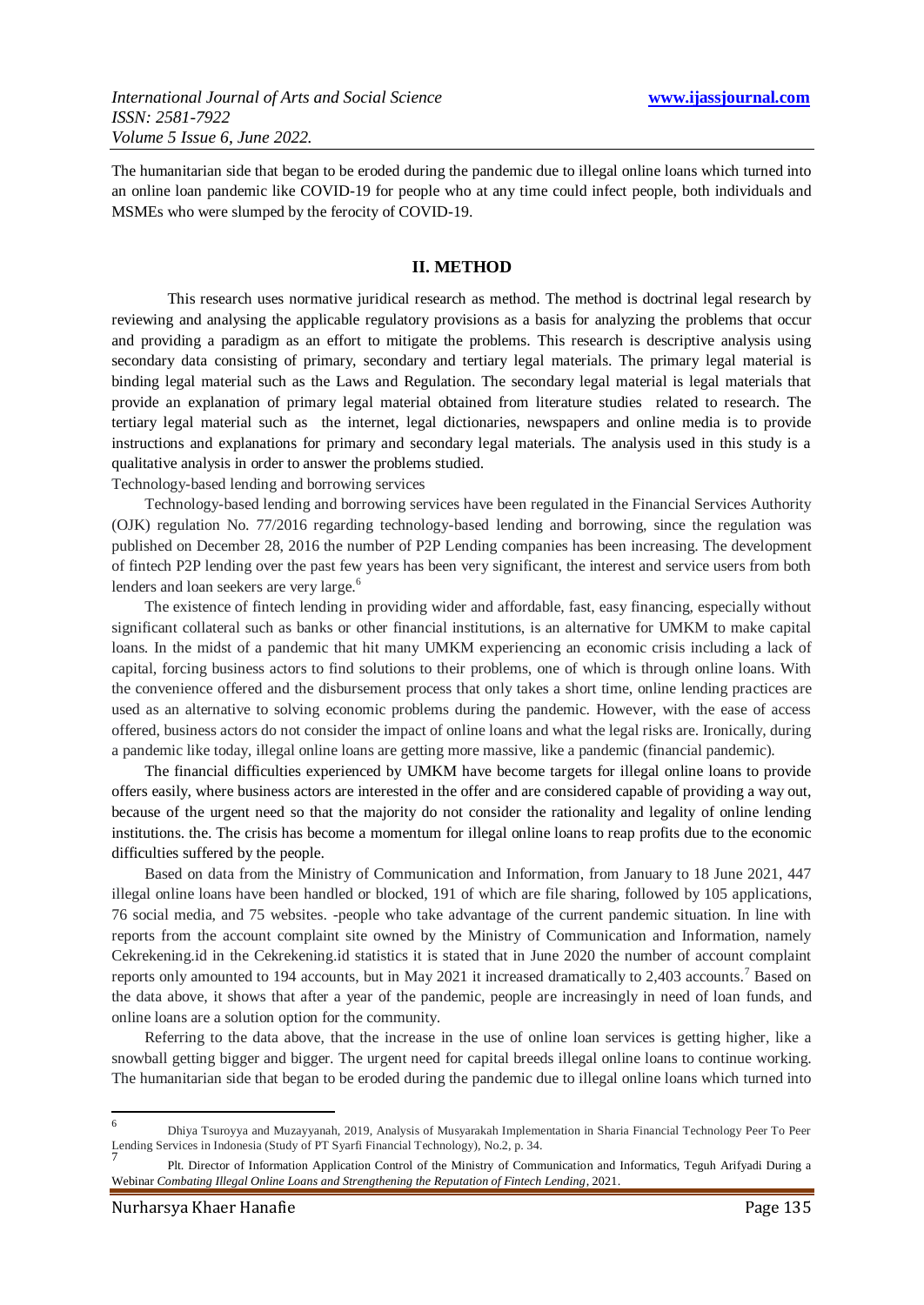an online loan pandemic like COVID-19 for people who at any time could infect people, both individuals and MSMEs who were slumped by the ferocity of COVID-19.

#### **III. DISCUSSION**

#### **1 The existence of Fintech (peer to peer lending)**

The development of technology is currently growing very rapidly and has entered various aspects of the line of life and the field of knowledge. This is marked by the presence of the industrial revolution 4.0 which is supported by the creation of Artificial Intelligence (AI). Interestingly, technology does not only focus on the machine aspect, but more than that, the financial or banking industry is one of the fields that has experienced significant changes due to the development of digital technology. Thanks to the development of digital technology, various activities in financial traffic can be carried out practically so that time and energy efficiency is more optimal.

One of these changes is the emergence of Financial Technology. Financial technology is an abbreviation of fintech, which has recently begun to be widely discussed. The definition of fintech itself has not been described directly in the big Indonesian dictionary. However, this term is often used in the world of technology and startups. According to the International Organization of Securities Commissions (IOSCO), the term fintech is applied as a description of various innovative business forms in utilizing technological sophistication to transform the financial services industry.

Bank Indonesia defines financial technology as a combination of financial services and technology that ultimately changes the business model from conventional to moderate, which initially had to pay face-to-face and carry a certain amount of cash. just a matter of seconds.

Fintech emerged along with changes in people's lifestyles, which are currently dominated by users of information technology as demands for fast-paced life. Fintech has a massive influence on the community by providing access to financial products so that transactions become more practical and effective such as transacting via smartphones, paying with e-Money, even making investments, problems in buying and selling transactions and payments such as not having time to look for goods anywhere. shopping, to the bank/ATM to transfer and now everything can be done easily. So, what at first had to make transactions by meeting face to face or face to face, now it can be done even remotely in a matter of seconds. In other words, fintech helps buying and selling transactions and payment systems to be efficient and economical but still effective.

According to data from the financial services authority, the use of fintech is growing, the OJK noted, the outstanding P2P lending fintech loan until June 2021 was recorded at Rp. 23.38 trillion. This number is up 98.8% from year to year or almost double from June 2020 which was only Rp. 11.76 trillion. Fintech lending has continued to increase since the beginning of the year. As an illustration, the outstanding value in January-May 2021 is Rp 16.07 trillion, Rp 16.95 trillion, Rp 19.03 trillion, Rp 20.61 trillion, and Rp 21.74 trillion.

Bambang W Budiman as Head of the OJK 2B Non-Bank Financial Industry Supervision Department (IKNB) said several factors were driving the increase in outstanding P2P lending fintech loans. Among other things, the public and MSMEs are increasingly aware of the benefits of P2PL so that they take advantage of the impact of educational activities carried out by the OJK, associations, and P2P lending providers. In addition, ease of transactions, product variants and business models, as well as optimal ecosystem cooperation such as with banks, finance companies and others.

The growth of fintech start-ups is a trigger for OJK to formulate regulations to regulate the legal standing, mechanism, and transaction process of fintech itself. Therefore, the OJK issued OJK regulation no. 77/POJK.01/2016 as the basis for regulation in conducting transactions through fintech. The regulation regulates information technology-based lending and borrowing services or also known as peer to peer lending (P2PL). while the terms and types of online loans themselves are provided by fintech companies ranging from market aggregators to peer to peer lending. Where one of the articles regulated is related to the obligations of fintech operators for submissions and licensing to the Financial Services Authority.

The existence of fintech peer to peer lending services or more familiar in the community as online loan services (online loans) is directly supervised by the official body of the financial services authority. However,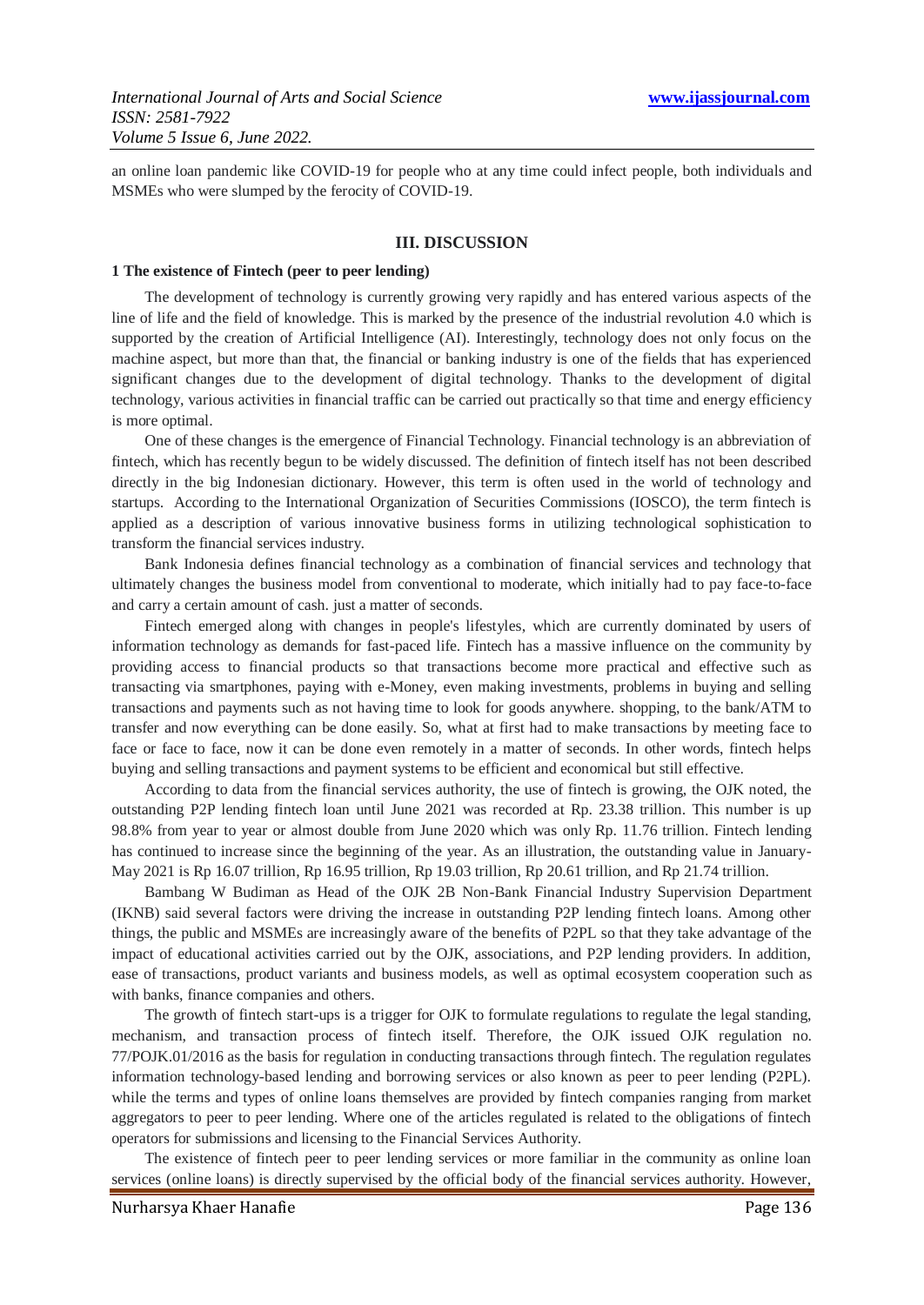during the corona virus pandemic, there are many online loan service providers who do not register themselves with the official OJK agency so that they escape the supervision of the authorities. OJK when explaining to the public uses the official online loan fintech term for online loan providers who have registered with the OJK accompanied by licensing, on the other hand online loans that do not register with the OJK are said to be illegal online loan fintechs.

Currently online loans are one of the financial alternatives for people who need cash in times of urgency where only using applications that can be downloaded from mobile phones, people can easily get loans. Online loan applications usually do not require collateral in the application. it is enough to prepare a personal data document and fill out an online form, then the user can apply for a loan whose value varies from Rp. 500,000 to Rp. 3,000,000. the verification process is also very fast, on average less than 48 hours the verification process is completed and the loan is also immediately disbursed.

With the various features and easy access offered by online loans, it creates a positive response in the community, where the increase in users is increasing rapidly along with the presence of online loan companies. Peer to peer lending companies that are increasingly popping up present a new discourse, because not only are legal companies at the same time illegal companies are also appearing, this is because the type of online loan business is very potential in terms of profit. Meanwhile, based on OJK statistical data, there are around 124 companies officially registered and licensed in Indonesia as of June 29, 2021. Meanwhile, online loans are illegal, based on data from the Investment Alert Task Force (SWI) which received 7,128 public complaints regarding illegal online loans during the pandemic. That's about 3,365 illegal online loan entities that have been discontinued by SWI.

## **2. llegal Online Loan Pandemic During the COVID-19 Pandemic**

Online loan services or online loans are starting to bloom, because they are considered as one of the solutions during the pandemic, in addition to meeting daily needs, it is also an injection of capital for businesses affected by the pandemic. However, the current crisis has become a momentum for irresponsible people to take advantage of conditions with an online loan service mode but is full of exploitation for profit. Based on the Kominfo report, during the January to June 2021 range, at least 447 online loan services were detected as illegal and blocked. The Kominfo website Cekrekening.id reported that there were 2,403 complaint accounts as of May 2021, whereas previously in June 2021, only 194 reports were received.<sup>8</sup>

The Minister of Cooperatives and UKM (Menkop UKM) TetenMasduki explained that, there are several things that have caused the increase in illegal online loan platforms and the high demand for public loans, including:

First, it is easy to make an online loan application, where server placements are located abroad, making it difficult for perpetrators to be tracked.second, the low level of public literacy in using online loan services, making it difficult to distinguish between legal online loans and illegal online loans,third, the current high trend of online lending, due to the declining economic conditions of the community in the midst of the COVID-19 pandemic.Covid-19 is the main factor why illegal online loan services are increasing, because the impact caused by COVID-19 greatly affects the community's economic sector, this is caused by several things:

- a. Due to the large number of workers experiencing Termination of Employment (PHK), the pandemic has resulted in companies having to reduce workers due to drastic declines in income. The difficulty in fulfilling workers' rights in this case is wages due to unstablefinancial turnover, and uncertain market demands, while companies are required to continue to provide workers' rights.
- b. People who fall into the category of underprivileged including online loan consumers, the need to survive forces them to use online loan services, even though they only fulfill their daily needs, they are desperate to use online loan services.

<sup>-&</sup>lt;br>8

https://bisnis.tempo.co, Illegal online loans are on the rise during the pandemic, accessed on September 21, 2021.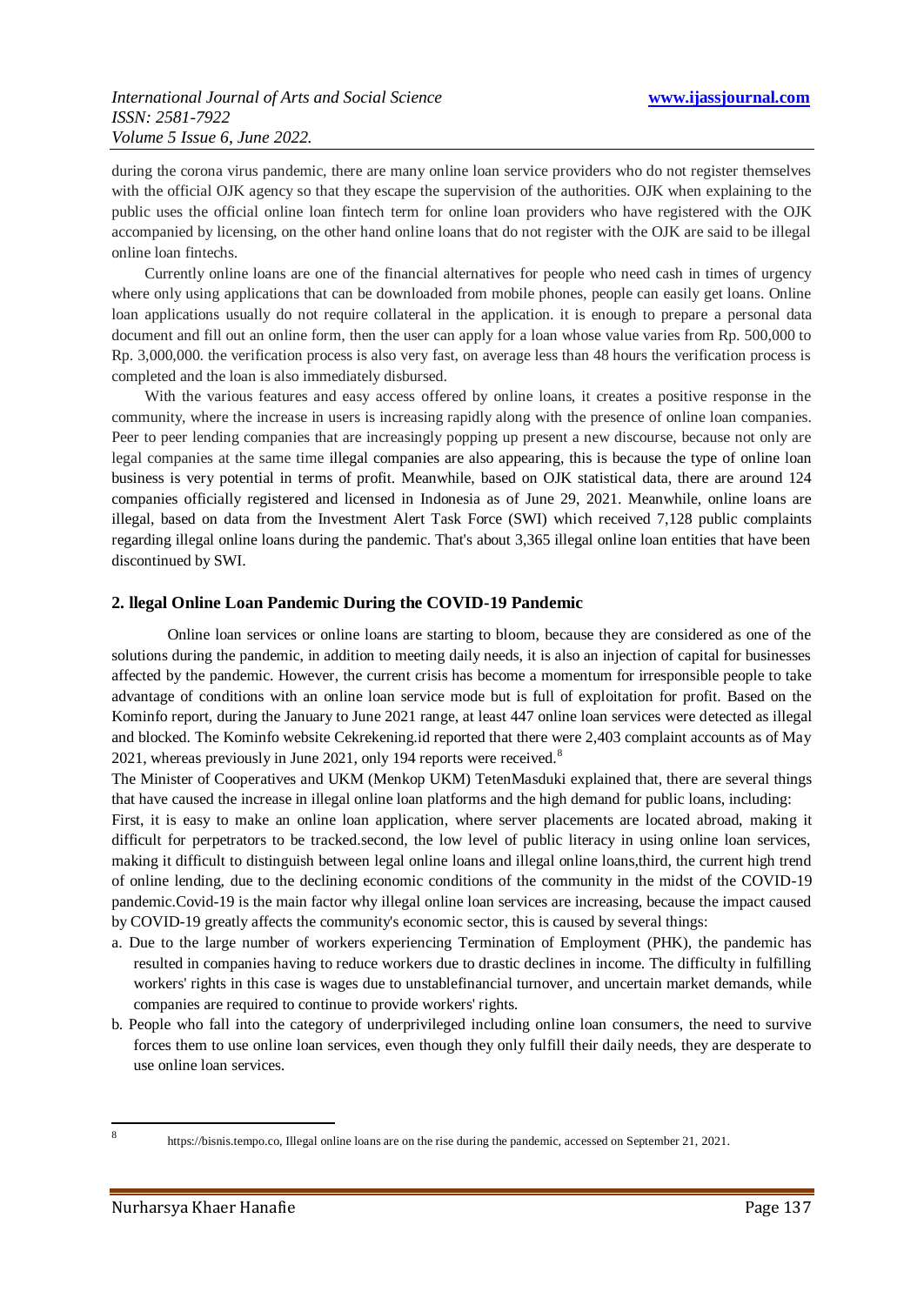- c. UMKM that need emergency funds to maintain their business in the midst of a pandemic wave. Online loans are an alternative for UMKM who are pressed to add capital injections so that business turnover can continue.
- d. Weak regulations and law enforcement that result in illegal online loans are still free to operate.

### **3. Juridical Consequences of Using Illegal Online Loans**

It is important for the public to understand about illegal online loans, because all forms of legal action will provide the slightest risk, as well as the risk of illegal online loans. Illegal online loans are not registered with the OJK and are not legal entities, so the work process carried out by illegal online loans does not follow the procedures set by the OJK and is not in accordance with the rules of the financial system in force in Indonesia. Therefore, the potential for abuse and fraud is very high

Based on the potential risks above, the public needs to know that the risks posed are greater than the benefits, some of the problems that arise are the misuse of data belonging to borrowers without permission by the platform by accessing data on cellular phone devices as a way to collect debts from debtors. Violations that occur to borrowers for misuse of personal data on cellular networks by platform provider companies include intimidating billing, distribution of personal data on contacts on the borrower's contact list to narratives of sexual harassment.<sup>9</sup>

The various alleged violations, one of which comes from the results of public complaints received by the Jakarta Legal Aid Institute since last year. LBH Jakarta recorded as many as 14 violations of law and human rights experienced by victims of online loan applications. These violations are as follows:<sup>10</sup>

- a. Very high and unlimited interest;
- b. Invoices that are not only made to the borrower or emergency contacts included by the borrower;
- c. Threats, slander, fraud and sexual harassment;
- d. Dissemination of personal data;
- e. Dissemination of photos and loan information to contacts on the borrower's device, while loan interest continues to grow;
- f. The borrower has paid the loan, but the loan is not written off on the grounds that it is not entered in the system;
- g. The application cannot be opened and even disappears from the appstore/playstore when the loan is due; h. Billing is done by different people;
- i. ID card data is used by online loan application providers to apply for loans in other applications;
- j. Virtual account refunds go wrong, so interest continues to grow and intimidating billing continues.

The existence of illegal online loan business companies has a negative impact on several aspects, including the following impacts: $11$ 

- a. Illegal online loan businesses can be used as a means to commit money laundering or terrorism financing;
- b. Misuse of data and information of service users or consumers in this society, people do not realize that financial technology business companies also record various personal data contained in smartphones owned at the time of registration;
- c. Loss of potential tax revenue. Of course, the tax potential of illegal financial technology businesses is very large, considering that the amount is much higher than that registered with the OJK;
- d. There are still many people who do not know about the financial technology business, so when making credit transactions, people as borrowers often do not see in detail the contents of the terms or credit

-

<sup>9</sup> Raden Ani Eko Wahyuni, 2019, *Illegal Technology Financial Practices in the Form of Online Loans Judging from Business Ethics*, Faculty of Law, Diponegoro University, Indonesian Legal Development Journal, Vol 1, No 3, p. 383. 10

Raden Ani Eko Wahyuni, 2019, *Illegal Technology Financial Practices in the Form of Online Loans Judging from Business Ethics*, Faculty of Law, Diponegoro University, Indonesian Legal Development Journal, p. 384.

<sup>11</sup> E. Budiyanti, 2019, *Efforts to Overcome Illegal Technology Financial Business,* Brief Info Journal, Vol XI, No. 04/II/Puspit, p. 20.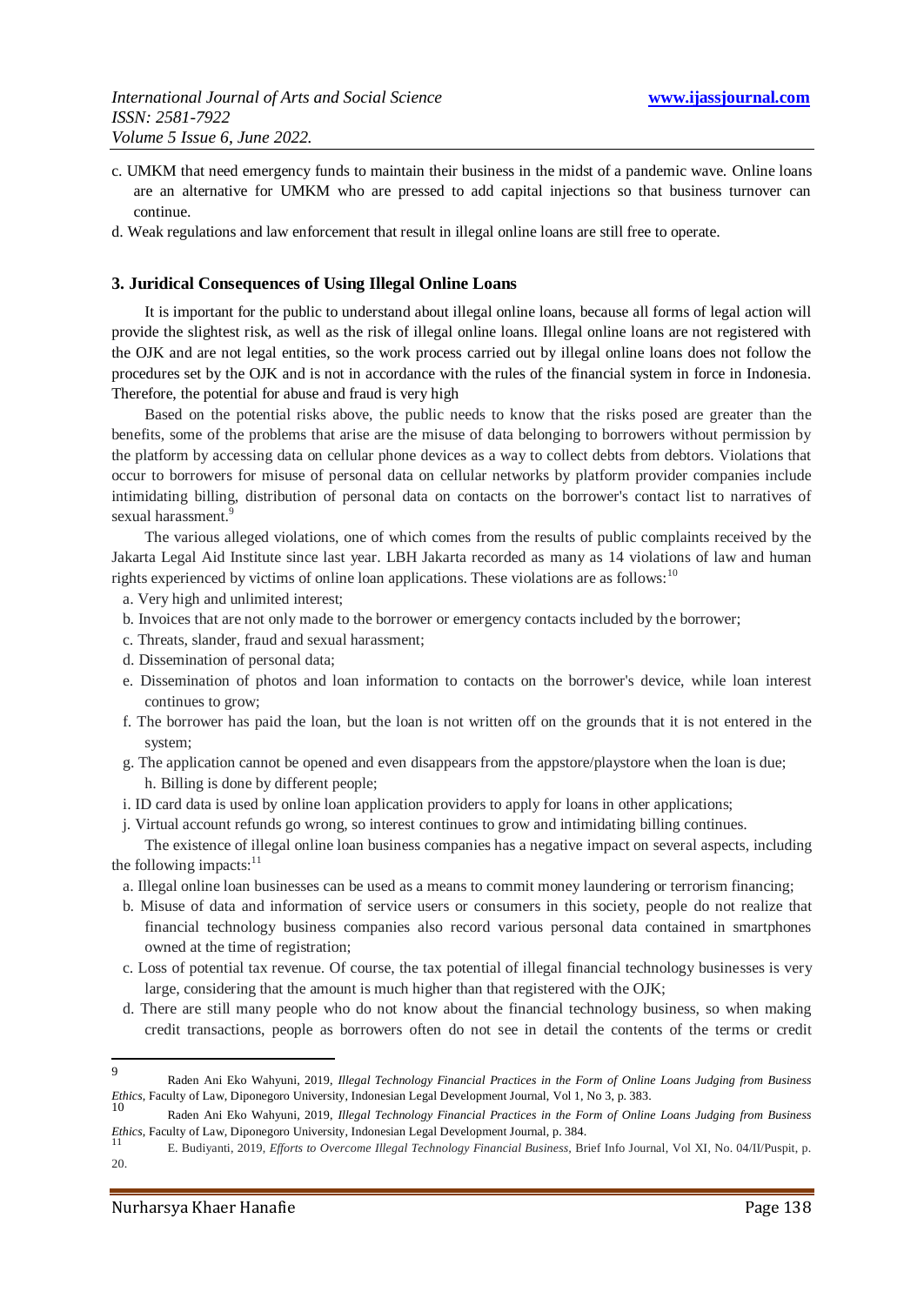agreements. This causes the community to be entangled with very high interest rates. The commission or interest from illegal online loans reaches an average of more than 40% of the principal debt plus 50 thousand per day;

- e. The NPL of online loans in 2018 reached 1.45%, meaning that even legal financial technology businesses already have risks, so illegal ones will certainly be riskier;
- f. Many reports have emerged from the public as victims of unethical debt collection by financial technology business companies. This happens because of the lack of public knowledge about the legality of financial technology business companies.

## **4. Regulatory Aspects in Using Online Loan Services**

The author feels the need to provide enlightenment to the public in the legal aspect, in connection with the regulations governing online loan activities so that if the increase in the quality of public literacy can be directly proportional to the decline in victims of illegal online loans. In this case, there are several rules that serve as references and legal umbrellas in carrying out online lending activities in Indonesia, including the Financial Services Authority Regulation Number 77/POJK.01//2016 concerning information and communication technology-based lending and borrowing (POJK NO.77/ 2016), Bank Indonesia Regulation Number 19/12/PBI/2017 concerning the implementation of financial technology (PBI NO.19/2017), and Circular Letter of the Financial Services Authority Number 18/SEOJK.02/17 concerning governance and risk of information technology in services information technology-based lending and borrowing.<sup>12</sup>

Regarding the legal protection aspect of consumer rights as service users, it is contained in Law Number 11 of 2008 concerning Information and Electronic Transactions (UU ITE) and Law Number 8 of 1999 concerning Consumer Protection (UUPK). However, the legal umbrella governing the implementation of online loan-based fintech activities is still limited to the regulations of the financial services authority. With the absence of regulations in the form of special laws that can comprehensively manage the implementation of fintech activities in Indonesia at this time, this has led to the widespread circulation of illegal online fintech  $loans.<sup>13</sup>$ 

#### **5. The Urgency of Strengthening Regulations in Eradicating Illegal Online Loans**

Some legal sources that are used as references in the implementation of online loan fintech operations tend to be weak, because the reality is that the OJK cannot take measurable action against online loans that have not been registered with the OJK. The authority to take action only applies to online loans that have been registered with the OJK, in the form of administrative sanctions such as fines, written warnings, restrictions on business licenses, to revocation of operating licenses, which aim is to protect consumers based on the provisions of Article 47 of the POJK.

In order to provide legal certainty and protection for consumer rights, if there is a need for a regulation that is rigid and more binding in nature in the form of a special law that regulates comprehensively and there are criminal sanctions in order to realize guarantees of justice and reduce the emergence of other illegal online loans. Meanwhile, POJK is still very limited if it is expected to be a fundamental instrument in eradicating illegal online loans.

China can be a reference for Indonesia, in enacting special laws governing the implementation of online loans. Regulations for the implementation of online fintech loans were successfully drawn up thanks to the collaboration between the China Banking Regulatory Commission (CBRC), together with the People Bank of China (PBOC), as well as with the China Insurance Regulatory Commission (CIRC) and then issued a law called The 2016 Interim Measures. On Online Lending which consists of 5 Chapters and 47 Articles. This rule

 $12$ <sup>12</sup> Sutra Day Disemadi and Regent, 2021, *Urgency of a Comprehensive Regulation on Online Loan-Based Fintech as an Effort for Consumer Protection in Indonesia*, Journal of Legal Communication, Vol. 7, No. 2, p. 608.

<sup>13</sup> Sutra Day Disemadi and Regent, 2021*, Urgency of a Comprehensive Regulation on Online Loan-Based Fintech as an Effort for Consumer Protection in Indonesia,* p. 608.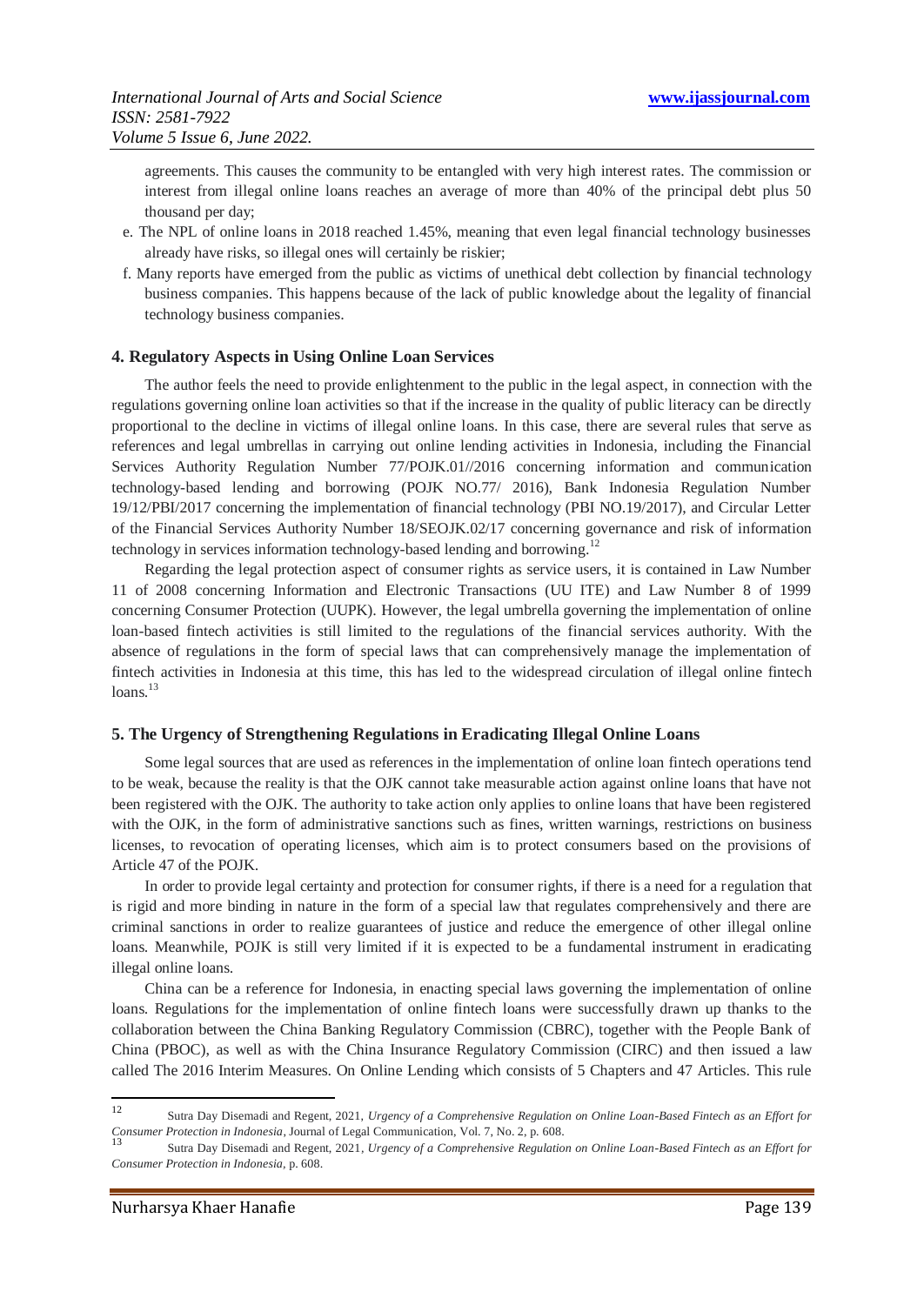completely regulates technical matters in the implementation of online loan activities to include sanctions that are only limited to administrative sanctions but also the application of criminal sanctions.

The prosecution of illegal online loan entities can be carried out optimally if the regulatory instruments are adequate. For example with the passing of the personal data protection law. Enforcement in the form of blocking online loan applications is still very weak because the illegal online loan applications can operate again only by changing names, while the system and business mechanisms remain the same so that they have the potential to ensnare victims.

Therefore, it is important that special laws governing online loans and other supporting laws such as the Personal Data Protection Act are immediately ratified so that people who feel disturbed by these online loans can report and be processed legally, considering the victims of illegal online loans. increasing every year, not only borrowers who become victims but contacts on the victim's device also become victims of illegal online loan terror.

Regulations that are always lagging behind the development of society often occur in countries that adhere to the Civil Law legal system, whose positivistic character justifies the classic adage in the law "het recht hink anter de feiten an" that the law will always be one step behind the events to be regulated. . So legal breakthroughs need to be made.

# **IV. CONCLUSI0N**

Based on the discussion, the conclusion that can be drawn is that the COVID-19 pandemic has become a momentum for illegal online loans to make money by borrowing and borrowing money online. The high number of online loan users is due to the low level of public literacy regarding their knowledge to identify illegal online loans and the urgent need for funds and capital due to the pandemic. The consequences experienced are greater than the perceived benefits. This article highlights on the urgency for UMKM and relevant institutions to understand the regulations and policies the government has issued to prevent illegal online loans. As well as the urgent need for regulations to be immediately formed and ratified so that the government can take measured and comprehensive actions in tackling the growth of illegal online loans. Based on the findings of this research, we recommend the following:

- a. The government and the community must work together to reduce the growth of illegal online loans, especially to the community both individually and in groups to increase awareness of the legal consequences of using illegal online loan services.
- b. The government and the House of Representatives will immediately form a specific Fintech law so that law enforcers have legal instruments to take preventive action.
- c. To immediately ratify the personal data protection law as a supporting instrument in taking action against online loans that abuse personal contacts in intimidating ways.
- d. Awareness for all elements, both the community, related institutions, and MSMEs contributes to creating awareness to create a good and progressive legal, economic and social ecosystem along with technological developments.

#### **REFERENCE**

## **Journal**

- [1] Agil Bahtiar, Rais, 2021, Impact of the Covid-19 Pandemic on the Micro, Small and Medium Enterprises Sector and Its Solutions, Research Center of the Indonesian House of Representatives Expertise Board, Vol XIII, No.10.
- [2] Ani Eko Wahyuni, Raden, 2019, Illegal Financial Technology Practices in the Form of Online Loans Judging from Business Ethics, Faculty of Law, Diponegoro University, Indonesian Legal Development Journal, Vol 1, No 3.
- [3] Ani Eko Wahyuni, Raden, 2019, Illegal Technology Financial Practices in the Form of Online Loans in View from Business Ethics.
- [4] Dotthy Ellyany Sinaga, Hommy, 2019, Financial Technology: Online Loans, Yes Or No, Jurnal Tunas: Journal of Community Service, Vol 1 No 1.